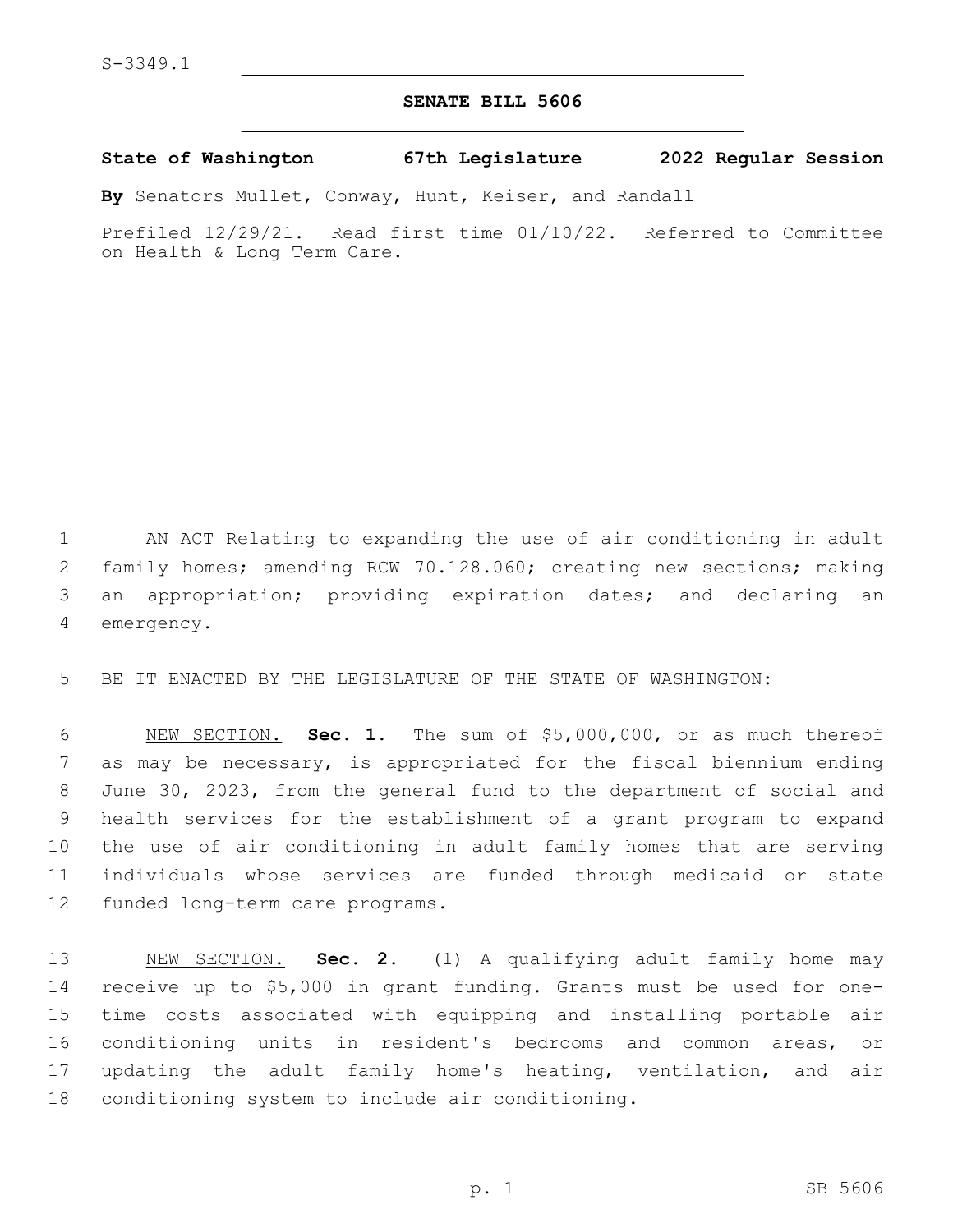(2) The department of social and health services shall verify that the grant was used appropriately at the inspection immediately following the adult family home's receipt of the grant.

 (3) The department of social and health services may adopt rules to implement this section. In implementing this section, the department shall consult with consumers, advocates, and organizations 7 representing adult family homes.

8 (4) This section expires June 30, 2023.

 NEW SECTION. **Sec. 3.** (1) During the inspection of an adult family home, the department of social and health services shall survey the home's air conditioning capabilities including, but not limited to, whether the home is using portable air conditioners or has air conditioning as part of their home's heating, ventilation, and air conditioning system.

 (2) By December 1, 2023, the department of social and health services shall report to the legislature the number of adult family homes with air conditioning and break this out by the number of homes using portable air conditioners, the number of homes with air conditioning as part of their home's heating, ventilation, and air conditioning system, and whether the homes are private pay or publicly funded. The department shall include in the report their recommendations for increasing the number of homes with air 23 conditioning capabilities.

24 (3) This section expires January 1, 2024.

 **Sec. 4.** RCW 70.128.060 and 2020 c 220 s 3 are each amended to 26 read as follows:

 (1) An application for license shall be made to the department upon forms provided by it and shall contain such information as the 29 department reasonably requires.

 (2) Subject to the provisions of this section, the department shall issue a license to an adult family home if the department finds that the applicant and the home are in compliance with this chapter and the rules adopted under this chapter. The department may not issue a license if (a) the applicant or a person affiliated with the applicant has prior violations of this chapter relating to the adult family home subject to the application or any other adult family home, or of any other law regulating residential care facilities within the past ten years that resulted in revocation, suspension, or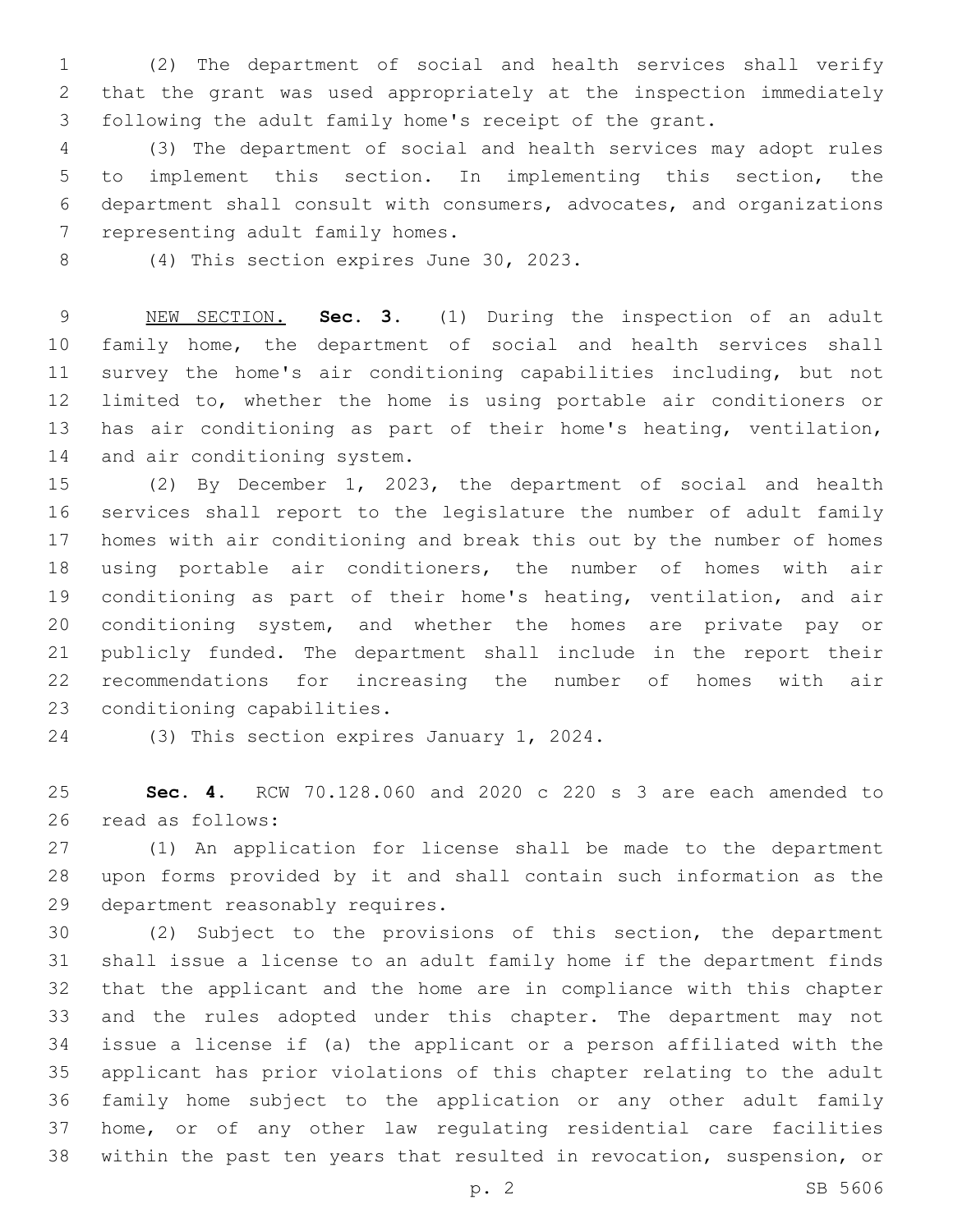nonrenewal of a license or contract with the department; or (b) the applicant or a person affiliated with the applicant has a history of significant noncompliance with federal, state, or local laws, rules, or regulations relating to the provision of care or services to vulnerable adults or to children. A person is considered affiliated with an applicant if the person is listed on the license application as a partner, officer, director, resident manager, or majority owner of the applying entity, or is the spouse of the applicant.

(3) The license fee shall be submitted with the application.

 (4) Proof of financial solvency must be submitted when requested 11 by the department.

 (5) The department shall serve upon the applicant a copy of the decision granting or denying an application for a license. An applicant shall have the right to contest denial of his or her application for a license as provided in chapter 34.05 RCW by requesting a hearing in writing within twenty-eight days after 17 receipt of the notice of denial.

 (6) The department shall not issue a license to a provider if the department finds that the provider or spouse of the provider or any partner, officer, director, managerial employee, or majority owner has a history of significant noncompliance with federal or state regulations, rules, or laws in providing care or services to 23 vulnerable adults or to children.

 (7) The department shall license an adult family home for the maximum level of care that the adult family home may provide. The department shall define, in rule, license levels based upon the education, training, and caregiving experience of the licensed 28 provider or staff.

 (8) For adult family homes that serve residents with special needs such as dementia, developmental disabilities, or mental illness, specialty training is required of providers and resident managers consistent with RCW 70.128.230, and also is required for caregivers, with standardized competency testing for caregivers hired after July 28, 2013, as set forth by the department in rule. The department shall examine, with input from experts, providers, consumers, and advocates, whether the existing specialty training courses are adequate for providers, resident managers, and caregivers to meet these residents' special needs, are sufficiently standardized in curricula and instructional techniques, and are accompanied by effective tools to fairly evaluate successful student completion. The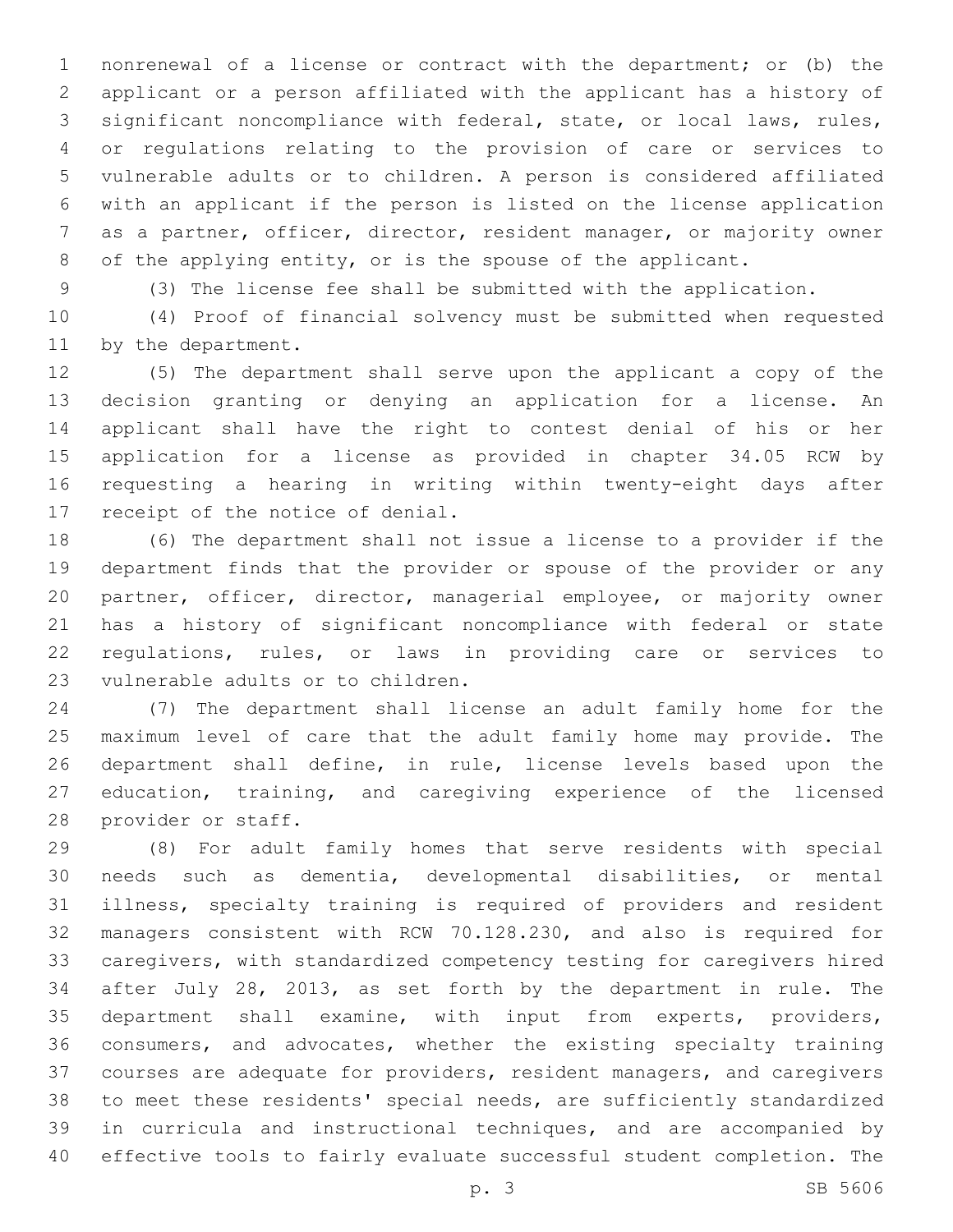department may enhance the existing specialty training requirements by rule, and may update curricula, instructional techniques, and competency testing based upon its review and stakeholder input. In addition, the department shall examine, with input from experts, providers, consumers, and advocates, whether additional specialty training categories should be created for adult family homes serving residents with other special needs, such as traumatic brain injury, skilled nursing, or bariatric care. The department may establish, by rule, additional specialty training categories and requirements for providers, resident managers, and caregivers, if needed to better 11 serve residents with such special needs.

 (9) The department shall establish, by rule, standards used to license nonresident providers and multiple facility operators.

 (10) The department shall establish, by rule, for multiple facility operators educational standards substantially equivalent to recognized national certification standards for residential care 17 administrators.

 (11)(a)(i) At the time of an application for an adult family home license and upon the annual fee renewal date set by the department, the licensee shall pay a license fee. Beginning July 1, 2011, the per bed license fee and any processing fees, including the initial license fee, must be established in the omnibus appropriations act and any amendment or additions made to that act. The license fees established in the omnibus appropriations act and any amendment or additions made to that act may not exceed the department's annual licensing and oversight activity costs and must include the department's cost of paying providers for the amount of the license 28 fee attributed to medicaid clients.

 (ii) In addition to the fees established in (a)(i) of this subsection, the department shall charge the licensee a nonrefundable fee to increase bed capacity at the adult family home to seven or eight beds or in the event of a change in ownership of the adult family home. The fee must be established in the omnibus appropriations act and any amendment or additions made to that act.

 (b) The department may authorize a one-time waiver of all or any portion of the licensing, processing, or change of ownership fees required under this subsection (11) in any case in which the department determines that an adult family home is being relicensed because of exceptional circumstances, such as death or incapacity of 40 a provider, and that to require the full payment of the licensing,